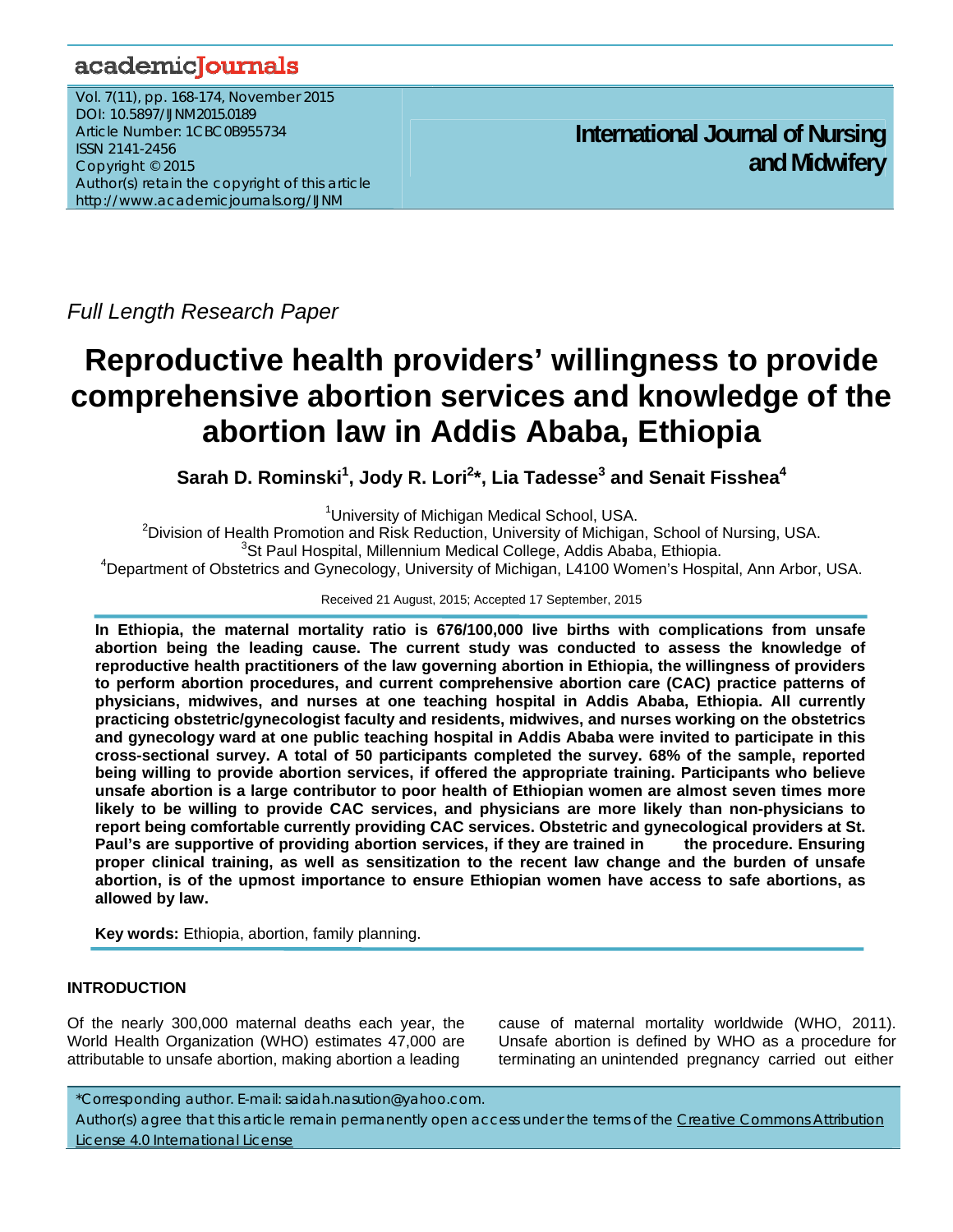by persons lacking the necessary skills or in an environment that does not conform to minimum medical standards, or both (WHO, 1997). WHO, estimates approximately 21.2 million unsafe abortions occur each year in developing regions of the world (WHO, 2011; Aahman and Shah, 2004). The morbidity and mortality associated with unsafe abortion depend on the method used, the skill of the provider, the cleanliness of the instruments and environment, the stage of the woman's pregnancy and the woman's overall health (WHO, 2011).

Almost all unsafe abortions occur in low- and middleincome countries (Grimes et al., 2006). The health consequences and burdens from unsafe abortion disproportionately affect women in Africa more than any other developing regions (Shah and Ahman, 2009). The risk of death is the highest in sub-Saharan Africa where one in 150 women will die from complications related to the procedure (WHO, 1997). Further, an estimated one quarter of women who undergo an unsafe abortion will require hospitalization for treatment of complications, stretching already limited healthcare resources (WHO, 2012). It is estimated 5 million women per year from the developing world are hospitalized for complications resulting from unsafe abortions, resulting in long and short-term health problems (Singh, 2006), and straining resource-poor health systems where, in some countries, treating abortion complications exhausts 60% of gynecological health budges (Johnston et al., 2007). Deaths from unsafe abortion significantly impact the united nation (UN) millennium development goal (MDG) number 5, to reduce by three quarters the number of maternal deaths. Without addressing unsafe abortion, MDG 5 will not be reached (WHO, 2012; Hu et al., 2012).

According to the Ethiopian demographic and health survey 2011 (Central Statistical Agency, 2012), the maternal mortality ratio is 676 per 100,000 live births, with complications from unsafe abortion being the leading cause of maternal death. Unintended pregnancy rates are high, as are induced abortions, due in part to low uptake of modern contraception (Gebreselassie et al., 2010; Worku et al., 2006). Approximately six in 10 abortions carried out in Ethiopia are conducted under unsafe conditions. Ethiopian health professionals estimate 58% of all women undergoing an unsafe abortion experience serious complications, while only 25% of these women receive treatment (Guttmacher Institute, 2010). Although less than half of all women experiencing an abortion complication seek treatment, it remains the leading cause of hospital admissions in Ethiopia (Gessessew, 2010).

In 2005, following recommendations from the international community on strategies to reduce the negative impact of unsafe abortion on women's health (Gebrehiwot and Liabsuetrakul, 2008), the government of Ethiopia decriminalized abortion in cases of rape or incest, where the pregnancy endangers the health or life of the mother, if the child has a gross malformation or if the mother is unfit to raise the child (Gebrehiwot and Liabsuetrakul, 2008). The law sanctions a skilled provider working at a healthcare facility equipped with the appropriate supplies and equipment to perform abortions if the gestation period is less than 12 weeks.

Ethiopia has a limited number of obstetricians/gynecologists, general medical practitioners (GMPs), midwives, health officers, and nurses trained to legally perform abortion (up to the 12th week of gestation), as the country's current health professional curricula do not include any formal training in abortion and contraception services for students. Moreover, an estimated 70% of these healthcare providers are unfamiliar with the revised abortion laws (Gebreselassie et al., 2010). In a 2001 to 2002 study in a major university hospital in Addis Ababa, post-abortion complications were one of the three leading causes of

maternal mortality (Berhan and Abdela, 2004) suggesting there is a need to train providers in this service. The abortion rate in Addis Ababa has been estimated to be the highest in the country, perhaps because women from rural areas come to the city where it is known that abortion services are more available (Singh et al., 2010).

As part of a larger initiative to improve the pre-service training of reproductive health providers abortion care training, the current study is conducted to assess the knowledge, willingness, and current comprehensive abortion care (CAC) practice patterns of obstetrician/gynecologists (Ob/Gyn) faculty and residents, midwives, nurses, and GMPs at one teaching hospital in Addis Ababa, Ethiopia. For the purpose of this study, CAC was defined as safe, high-quality and accessible first trimester abortion services, treatment of abortion complications, contraceptive services and counseling. This baseline assessment seeks to ascertain the degree to which these practitioners currently provide services as well as their attitudes and willingness to provide abortion and family planning services.

## **METHODOLOGY**

#### **Study setting**

St. Paul's Hospital Millennium Medical College is located in Addis Ababa, Ethiopia. Built in 1961, St. Paul's is the second largest public hospital in the country treating over 200,000 patients annually. The mission of the hospital is to provide care to the underserved. Approximately 75% of the patients served are provided care free of charge. The medical school associated with the hospital admitted the first students in 2007 with the mission to produce medical personnel who will meet the country's health care needs. To achieve this, St. Paul's recruits at least 30% of its students from underdeveloped regions (the so-called four emerging regions of the country) and reserves at least 30% of its medical student slots for women. Currently, 29% of its students are female. In July 2012, St. Paul's started a postgraduate training program in obstetrics and gynecology. As part of this new residency, a program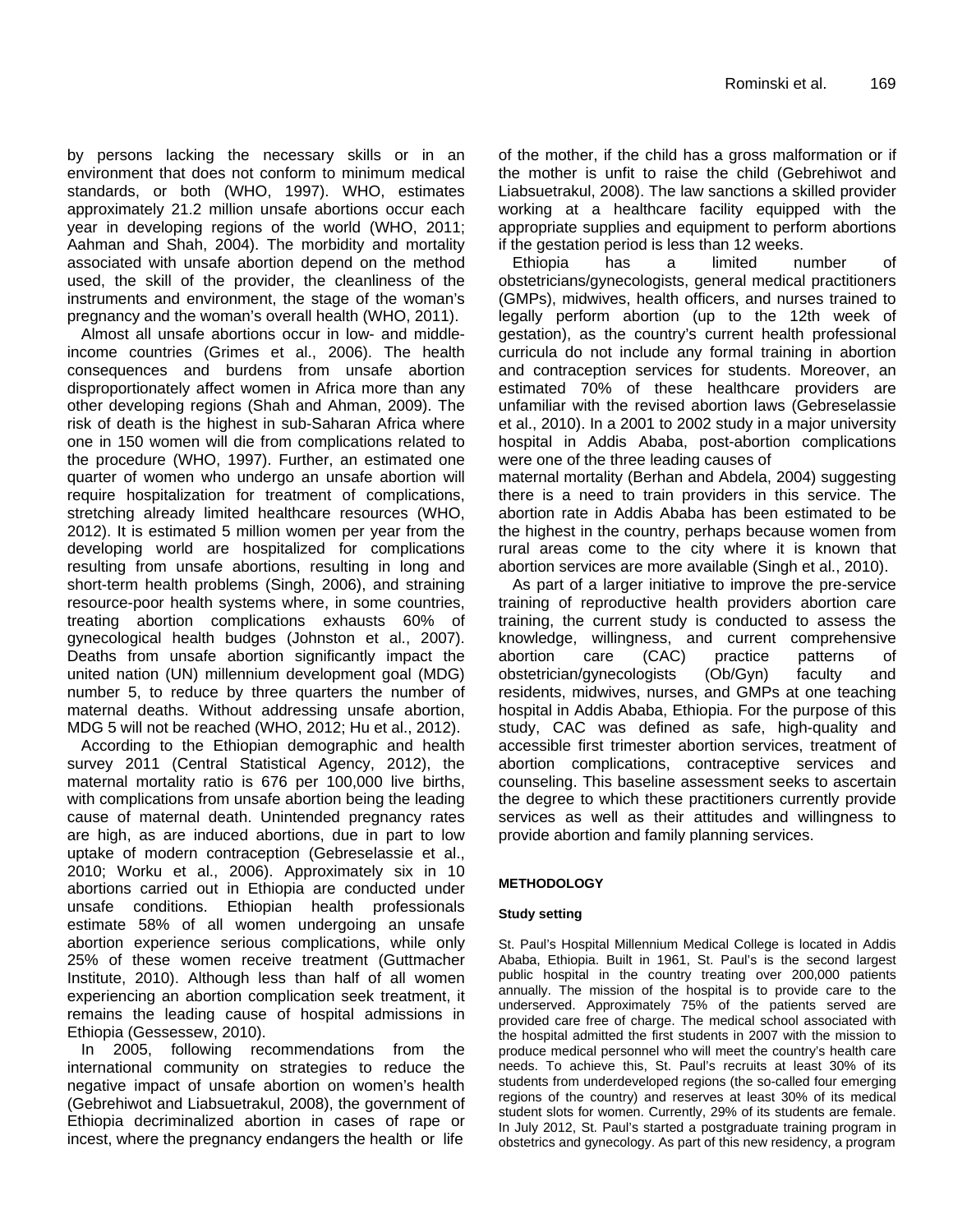for residents, medical students, nurses, and midwives to receive education and training in comprehensive family planning, including abortion care, has been developed.

#### **Participants**

Participants were recruited by department heads at St. Paul's. All currently practicing obstetrics and gynecology faculty (n=4) and residents (n=8), midwives (n=18), and nurses (n=26) working on the obstetrics and gynecology ward were invited to participate. In any day, there are rotating residents from Black Lion Hospital, hence the 8 residents who completed the survey (at the time of this survey, there were 7 SPHMMC residents in training). There are, on any particular day, senior medical students, called interns, working in the gynecology wards providing services. Therefore, the classes of participants were obstetrics and gynecology faculty who are fully qualified specialist physicians, obstetrics and gynecology residents who are specialists in-training, General medical practitioners who are general practice physicians, interns who are senior medical students, general nurses and midwives. Participants were given a written informed consent document explaining the scope of the study. All participants were assured participation was fully voluntary, and their responses would be completely anonymous. No incentives were provided.

#### **Survey tool**

This cross-sectional, self-administered survey was developed collaboratively by a team of researchers from St. Paul's Hospital Millennium Medical College and the University of Michigan Medical School, and deployed in May, 2013. An initial draft was based on a survey conducted in Ghana (Gebrehiwot and Liabsuetrakul, 2008), and adapted to meet local context. The survey was assessed for both face and content validity by US and Ethiopian researchers familiar with family planning research in Ethiopia in particular, and sub-Saharan Africa in general. The survey consisted of 3 general sections; demographics, current self-reported provision of family planning services, and questions regarding the participants' views and willingness to provide family planning and abortion. The survey was written in English and then translated to Amharic for those participants who do not read English. The Amharic translation was back-translated to English to ensure it was translated appropriately.

#### **Data analysis**

To examine the understanding of the legality of abortion services in Ethiopia, participants were asked: "To your knowledge, what is the legal status of abortion in Ethiopia (choose all that apply)?" The answer options included: it is illegal under all circumstances; it is legal to save the life of the mother; it is legal if the pregnancy is the result of rape or incest; it is legal to preserve the mental or physical health of the mother or; it is legal under all circumstances.

Questions regarding how often participants provide family planning services, such as implants, intrauterine device (IUD) insertion, and contraception counseling, as well as comprehensive abortion care, were answered on a Likert scale ranging from 1 (most days) to 5 (never). Questions concerning participants willingness to provide family planning services, such as implants, IUD insertion and contraception counseling, as well as comprehensive abortion care if they were offered training, were also answered on a Likert scale ranging from 1 (very unwilling) to 5 (very willing). A question to assess how supportive participants were to establishing safe abortion services in Ethiopian hospitals was also asked on a Likert scale from 1 (not at all supportive) to 5 (fully supportive). A further question asked, "How big of a health problem is unsafe abortion for Ethiopian women?" Answers were reported on a Likert scale ranging from 1 (no problem at all) to 5 (one of the biggest health problems).

Participants were next asked about services they feel comfortable providing. They were asked to indicate which of the following they currently feel comfortable providing: comprehensive abortion care, post-abortion care, referral to abortion provider, assisting with comprehensive abortion care, none—I do not wish to provide abortion services, IUD insertion, family planning counseling, abortion counseling, and termination.

All study procedures and documents were reviewed and approved by the Ethical Review Board, St. Paul's Millennium Medical College and the University of Michigan Institutional Review Board.

#### **Statistical analyses**

All data were double entered into an Excel spreadsheet and checked for consistency. Where inconsistencies were found, the original data were consulted and the entered data were corrected. Once data entry was complete, data were uploaded to statistical package for the social sciences (SPSS) V. 20 (SPSS Company, Chicago, Il). Descriptive statistics were generated on current position (job classification), participant's age, willingness to provide family planning services, and knowledge of the law governing abortion.

Each answer option for knowledge of the law was entered into the dataset as a separate variable. As written, the law allows abortion if it is to save the life of the mother, the pregnancy is the result of rape or incest, to preserve the mental or physical health of the mother (Central Statistical Agency, 2012). As such, a summation variable was created for respondents who answered the three options. Participants for whom the value of the summed variable was 3 were deemed to have complete knowledge of the abortion law in Ethiopia. Participants whose summed variable was less than 3, or who answered that either option 1 (abortion is illegal under all circumstances) or option 5 (abortion is legal under all circumstances) were deemed to have incomplete or limited knowledge of the law.

Cross tabulation with chi-squared analysis was performed to assess factors associated with willingness to provide comprehensive abortion care and current comfort with providing termination services. Significance was set at 5%. Factors assessed included position, age, complete knowledge of the law, and currently providing CAC as part of regular activities. Position was initially assessed as asked (Ob/Gyn resident, Ob/Gyn faculty, other faculty, general practitioner, Intern, nurse, midwife, other) and then a dichotomized variable for physician (Ob/Gyn resident, Ob/Gyn faculty, GP, intern) was created and assessed against willingness to provide comprehensive abortion care (CAC) as well as knowledge of the current law governing abortion.

The original question regarding the health burden associated with unsafe abortion was dichotomized to those who believe it is a big problem (originally answered "a big problem" or "one of the biggest health problems) being coded with a 1 and those who believe it is a small problem (originally answered "no problem at all", a "small problem" or "a problem") being coded 0. A logistic regression with this new health problem dummy variable as the independent variable was performed against willingness to perform CAC. Those variables that were found to be significant in bivariate analysis were entered into the logistic regression model. Only those variables which continued to be significantly related to the outcome variable in the multivariable regression were included in the final model.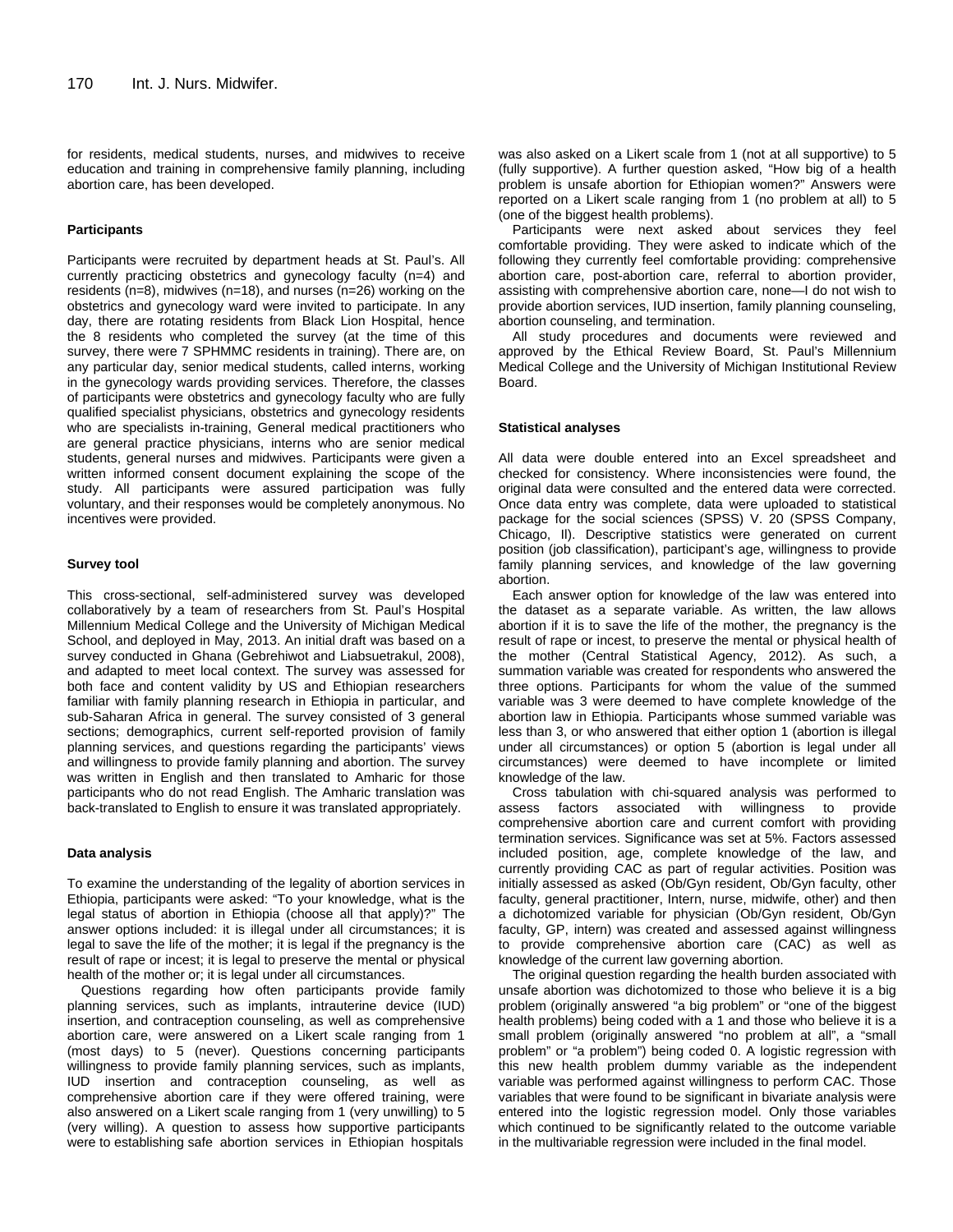# **RESULTS**

A total of 50 participants took part in the survey. Over half of the participants in this study (n=25) were nurses, 18.4% (n=9) midwives, and 16.3% (n=8) Ob/Gyn residents (Table 1). The participants ranged in age from 22 to 56 with a mean

age of 31.1 years (standard deviation 9.8 years).

In general, this study sample was willing to provide comprehensive abortion care; almost 71% of the sample reported being either "very willing" or "willing" to provide CAC services, if offered the appropriate training with only 22.8% reporting being either "unwilling" or "very unwilling". Over 77% of the sample identified unsafe abortion as either "a big problem" or "one of the biggest health problems" facing Ethiopian women. The majority of respondents (79.2%) reported being either "supportive" or "very supportive" of establishing safe abortion units in Ethiopian hospitals.

Only 18.4% of this study sample reported not wanting to provide abortion services. Only 12.2% currently feel comfortable providing these services. The results of cross tabulations (not shown) revealed all Ob/Gyn residents (n=8) and faculty (n=1) report being willing to provide CAC services. Further, a majority of nurses (9/15, 60%) and almost half (4/9, 44%) of midwives are supportive of providing CAC, if provided with training in the procedure. Chi squared analysis indicates that physicians and nonphysicians have a differential willingness to provide CAC. When grouped together, physicians are more likely to report being willing to provide CAC services than nonphysicians (p=.014).

Physicians were not more knowledgeable about the law than non-physicians. Physician status, as opposed to non-physician status, was not significantly related to complete knowledge of the law governing abortion, and complete knowledge of the law was not significantly associated with willingness to provide CAC services (analysis not shown).

This study sample is generally comfortable providing many aspects of family planning, including family planning counseling (83.7% are comfortable with providing this service) and IUD insertion (53.1% are comfortable). However, assisting with an abortion was reported as less comfortable by participants (30.1%), with only 18.3% of those surveyed reporting being comfortable making a referral to an abortion provider.

Those participants who believe unsafe abortions are a big health problem in Ethiopia (n=37) report being more willing to provide CAC services (Chi-squared = 5.02) than those participants who believe unsafe abortions are not a problem or a small problem (n=11). When entered into a logistic regression, participants who believe unsafe abortion is a large contributor to poor health of Ethiopian women are almost seven times more likely to be willing to provide CAC services (OR 6.89, 95% CI, 1.08 to 43.9)

(Table 2). While only 24% (n=12) of this study participants correctly answered the questions regarding the law governing abortion, 44% (n=22) reported that all parts of the law were clear to them.

Physicians were more likely than other cadres of health workers to answer in the affirmative to the question, "I currently feel comfortable providing CAC services". When entered into a logistic regression, physicians were over six times as likely to feel comfortable providing comprehensive abortion care services than their nonphysician counterparts (OR: 6.4; 95%CI: 1.02-40.3) (Table 3).

# **DISCUSSION**

34 of the 49 (70.8%) respondents reported being "very willing" or "willing" to provide comprehensive abortion services if adequately trained in the procedure. While this is in contrast to the findings of Abdi and Gebremariam (2011) indicating only a quarter of their participants in Addis Ababa were willing to participate in pregnancy termination, the limited sample size in the current study hinders the ability to generalize to the population. However, only six of the 49 participants (12.2%) currently feel comfortable providing terminations. The finding of the necessity of increased training supports those of Mekbib et al. (2007), where the vast majority of post-abortion complications in 9 of the 11 regions of Ethiopia were treated using evacuation and cutterage, as opposed to manual vacuum aspiration (MVA), despite MVA being the current safe method advocated by experts. These findings point to the urgent need for training in safe abortion techniques among health providers in Ethiopia. Given the high rates of induced abortion in Addis Ababa as found by Singh et al. (2010), providing safe and affordable access to high quality abortion care is a necessity.

Similarly to the survey of health providers in Addis Ababa by Abdi and Gebremariam (2011), this study sample identifies unsafe abortion as a large problem in Ethiopia with 74% of the study participants noting it is either "one of the biggest problems" or "a big problem". However, contrary to their findings, this study sample reported being much more willing to provide these services themselves if they are given proper training. This study finding of perception of the health burden represented by unsafe abortion as being predictive of willingness to provide CAC services underscores the importance of teaching this topic. Providers need to be made aware of the huge contributor of unsafe abortion to maternal mortality and morbidity.

Given the recent change in the law governing abortion in Ethiopia, provider education on the revised law is necessary. Few of the study participants were fully knowledgeable of the law, although almost half (44.9%)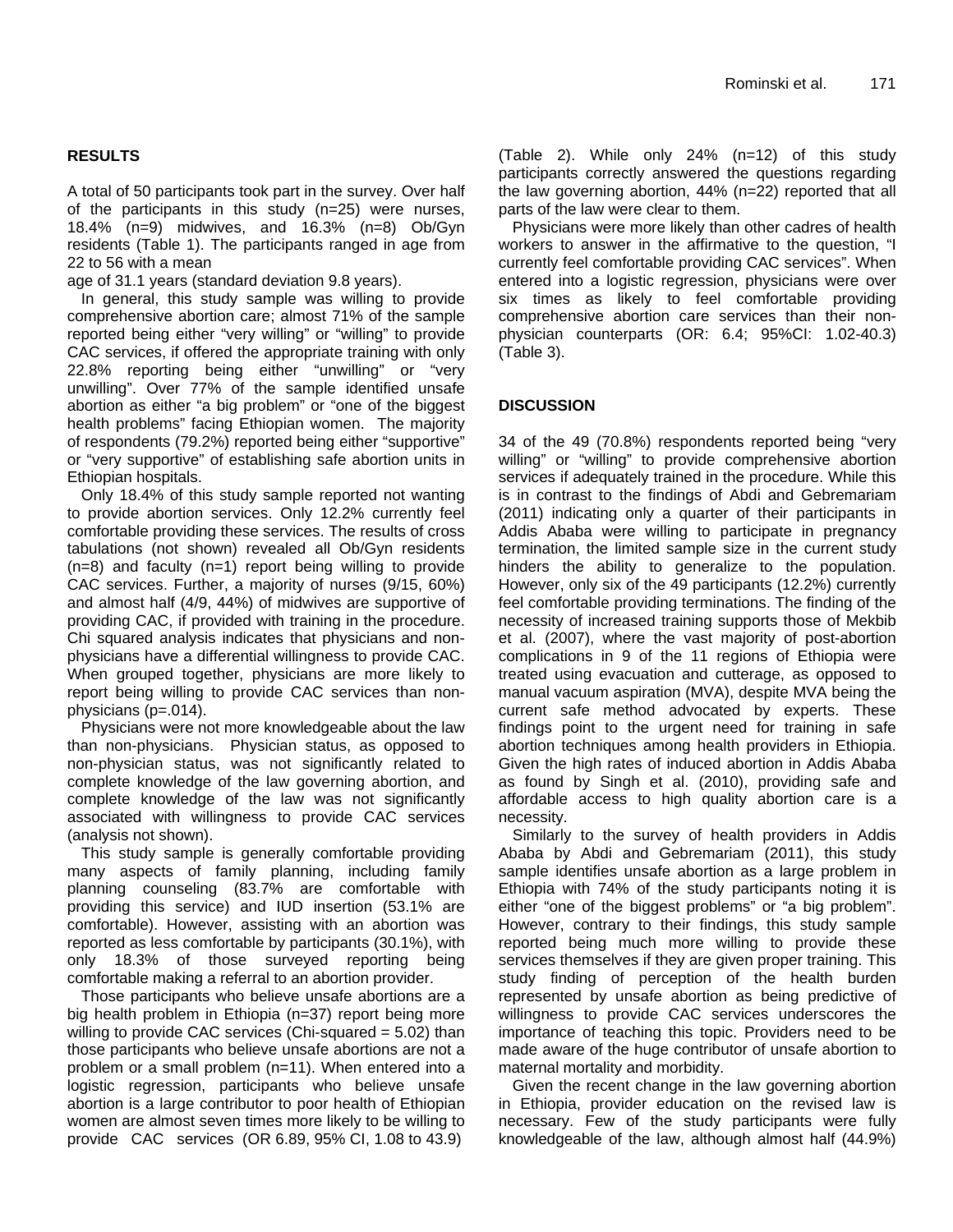**Table 1.** Selected demographic information and survey responses.

| Question                                              | <b>Response</b>                    | <b>Frequency</b>         | %                        |
|-------------------------------------------------------|------------------------------------|--------------------------|--------------------------|
|                                                       | Ob/Gyn resident                    | 8                        | 16.3                     |
|                                                       | Ob/Gyn faculty                     | 1                        | 2.0                      |
|                                                       | GP                                 | 1                        | 2.0                      |
| What is your current position?                        | Midwife                            | 9                        | 18.4                     |
|                                                       | <b>Nurse</b>                       | 25                       | 50.0                     |
|                                                       | Intern                             | 5                        | 10.2                     |
|                                                       | Missing                            | 1                        | $\overline{\phantom{a}}$ |
|                                                       |                                    |                          |                          |
|                                                       | Very willing                       | 17                       | 35.4                     |
|                                                       | Willing                            | 17                       | 35.4                     |
| If you had training in comprehensive abortion         | Neither willing nor unwilling      | 3                        | 6.3                      |
| care, how willing are you to provide CAC?             | Unwilling                          | 4                        | 8.3                      |
|                                                       | Very unwilling                     | 7                        | 14.5                     |
|                                                       | Missing                            | 2                        |                          |
|                                                       |                                    |                          |                          |
|                                                       | No problem at all                  | 1                        | 2.1                      |
|                                                       | Small problem                      | 5                        | 10.4                     |
| How big of a problem is unsafe abortion in            | A problem                          | 5                        | 10.4                     |
| Ethiopia?                                             | A big problem                      | 18                       | 37.5                     |
|                                                       | One of the biggest health problems | 19                       | 39.6                     |
|                                                       | Missing                            | 2                        | $\overline{\phantom{a}}$ |
|                                                       | Not at all supportive              | 2                        | 4.2                      |
| How supportive are you of establishing safe           | Not supportive                     | 4                        | 8.3                      |
|                                                       | Neither supporting nor             | 4                        | 8.3                      |
|                                                       | Unsupportive                       | $\overline{\phantom{a}}$ | $\blacksquare$           |
| abortion services in Ethiopian hospitals?             | Supportive                         | 17                       | 35.4                     |
|                                                       | Fully supportive                   | 21                       | 43.8                     |
|                                                       | Missing                            | 2                        | $\overline{\phantom{a}}$ |
|                                                       |                                    |                          |                          |
|                                                       | Very often                         | 15                       | 30.0                     |
| How often do you provide comprehensive                | Some days                          | 10                       | 20.0                     |
| abortion care as part of your everyday<br>activities? | Not many days                      | 5                        | 10.0                     |
|                                                       | Few days                           | 6                        | 12.0                     |
|                                                       | Never                              | 14                       | 28.0                     |
|                                                       | Complete knowledge                 | 12                       | 24.0                     |
| Knowledge of the abortion law                         | Incomplete knowledge               | 38                       | 76.0                     |
|                                                       | Yes                                | 22                       | 44.9                     |
| Are all portions of the abortion law clear to you?    | No                                 | 27                       | 55.1                     |
|                                                       |                                    |                          |                          |
| I do not wish to provide abortion services            | Yes                                | 9                        | 18.4                     |
|                                                       | No                                 | 40                       | 81.6                     |
|                                                       | Yes                                | 6                        | 12.2                     |
| I currently feel comfortable providing termination    | No                                 | 43                       | 87.8                     |
|                                                       |                                    |                          |                          |
| I currently feel comfortable providing post-          | Yes                                | 19                       | 38.8                     |
| abortion care                                         | No                                 | 30                       | 61.2                     |
|                                                       | Missing                            | 1                        |                          |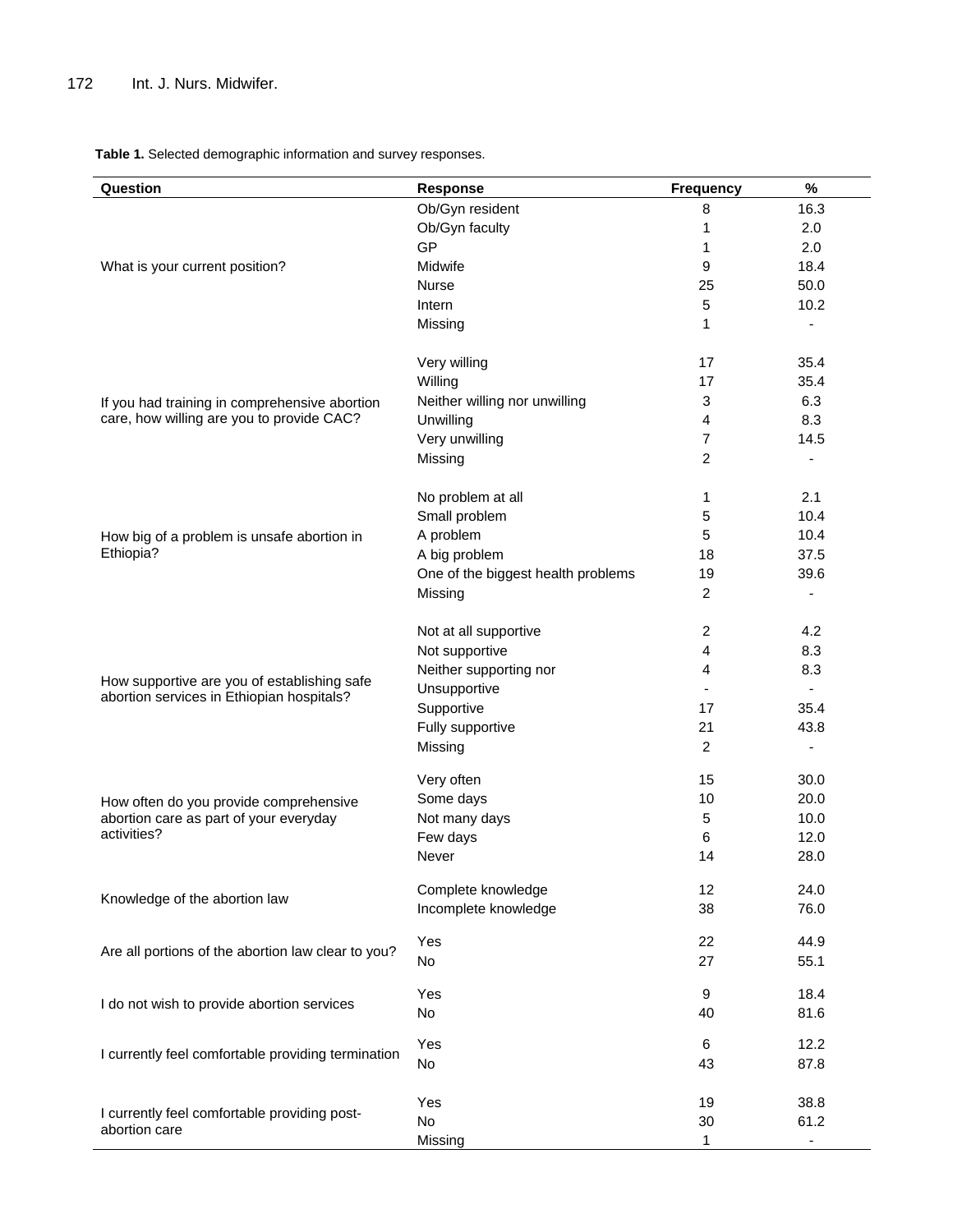#### **Table 1.** Cont'd

| I currently feel comfortable providing referral to                    | Yes       | 9                 | 18.3                     |
|-----------------------------------------------------------------------|-----------|-------------------|--------------------------|
| an abortion provider                                                  | <b>No</b> | 40                | 81.7                     |
|                                                                       | Missing   | 1                 |                          |
| I currently feel comfortable assisting with<br>complete abortion care | Yes       | 15                | 30.1                     |
|                                                                       | <b>No</b> | 34                | 69.4                     |
|                                                                       | Missing   | 1                 | $\overline{\phantom{0}}$ |
| I currently feel comfortable providing IUD<br>insertion               | Yes       | 23                | 46.9                     |
|                                                                       | <b>No</b> | 26                | 53.1                     |
|                                                                       | Missing   | 1                 |                          |
| I currently feel comfortable providing family<br>planning counseling  | Yes       | 41                | 83.7                     |
|                                                                       | <b>No</b> | 8                 | 16.3                     |
|                                                                       | Missing   | 1                 | $\overline{\phantom{0}}$ |
|                                                                       | Yes       | $12 \overline{ }$ | 24.5                     |
| I currently feel comfortable providing abortion                       | <b>No</b> | 37                | 75.5                     |
| counseling                                                            | Missing   |                   |                          |

**Table 2.** Logistic regression of willingness to provide CAC versus health problem.

| Variable       | Odds ratio | 95% CI    |
|----------------|------------|-----------|
| Health problem | 6.89       | 1.08-43.9 |

CI: Confidence interval; \*p < 0.05.

**Table 3** Logistic regression of comfort with providing termination versus physician.

| Variable  | Odds ratio | 95% CI    |
|-----------|------------|-----------|
| Physician | 6.4        | 1.02-40.3 |

CI: Confidence interval; \*p < 0.05.

felt the law was clear to them. This survey did not assess patient knowledge of the law however previous studies have demonstrated that even in countries where restrictive laws are liberalized, changing the law is not sufficient to imparting this knowledge on citizens. For example, Gebrehiwot and Liabsuetrakul (2008) found non-significant reductions in post-abortion complication rates following liberalization of the law in Ethiopia. If the providers of these services are not aware of the legality of the services, it is not altogether surprising that unsafe abortion rates are not falling more quickly.

This study has several limitations. With only one faculty member answering the survey, it is hard to draw conclusions about this cadre of health worker. The overall limited number of surveys is also a limitation. The survey did not ask about whether participants have received training in abortion services. Further, for those participants who reported being unwilling to provide these services, the survey did not ask about reasons for being unwilling to provide services. Further, this study relied completely on self-report and did not objectively assess the current extent to which participants provide family planning services. Lastly, surveys were distributed to shift manager at the beginning of each day, who then approached participants to complete the survey during downtime while on duty. All completed surveys were returned via shift managers (that is, midwives gave their completed surveys to the midwife in charge) who then returned completed surveys to the study team. Although, this ensured the study team was not informed of who did or did not complete the survey, completing a survey while on duty and being supervised by the manager may have